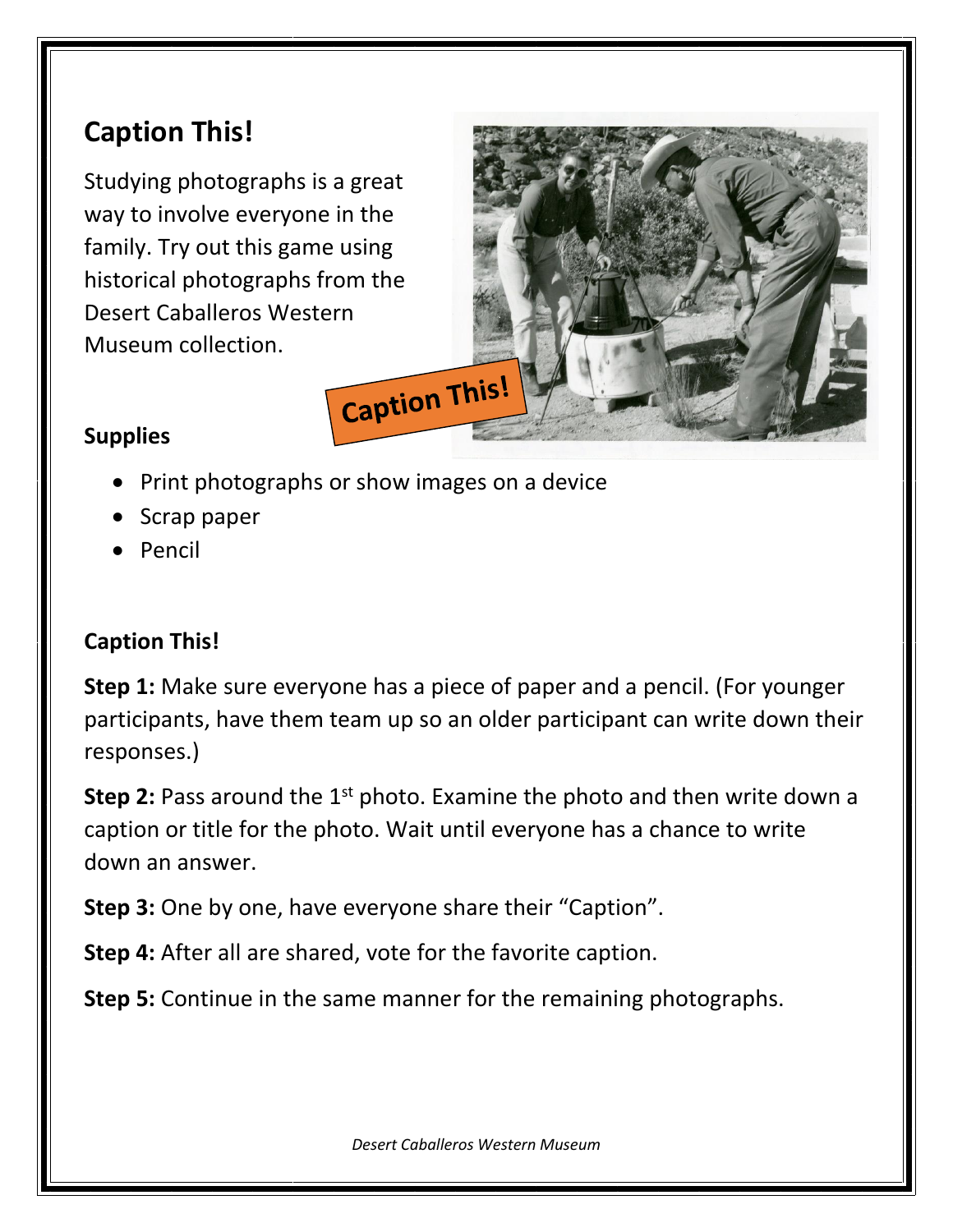



Print and cut out photographs.

*Desert Caballeros Western Museum*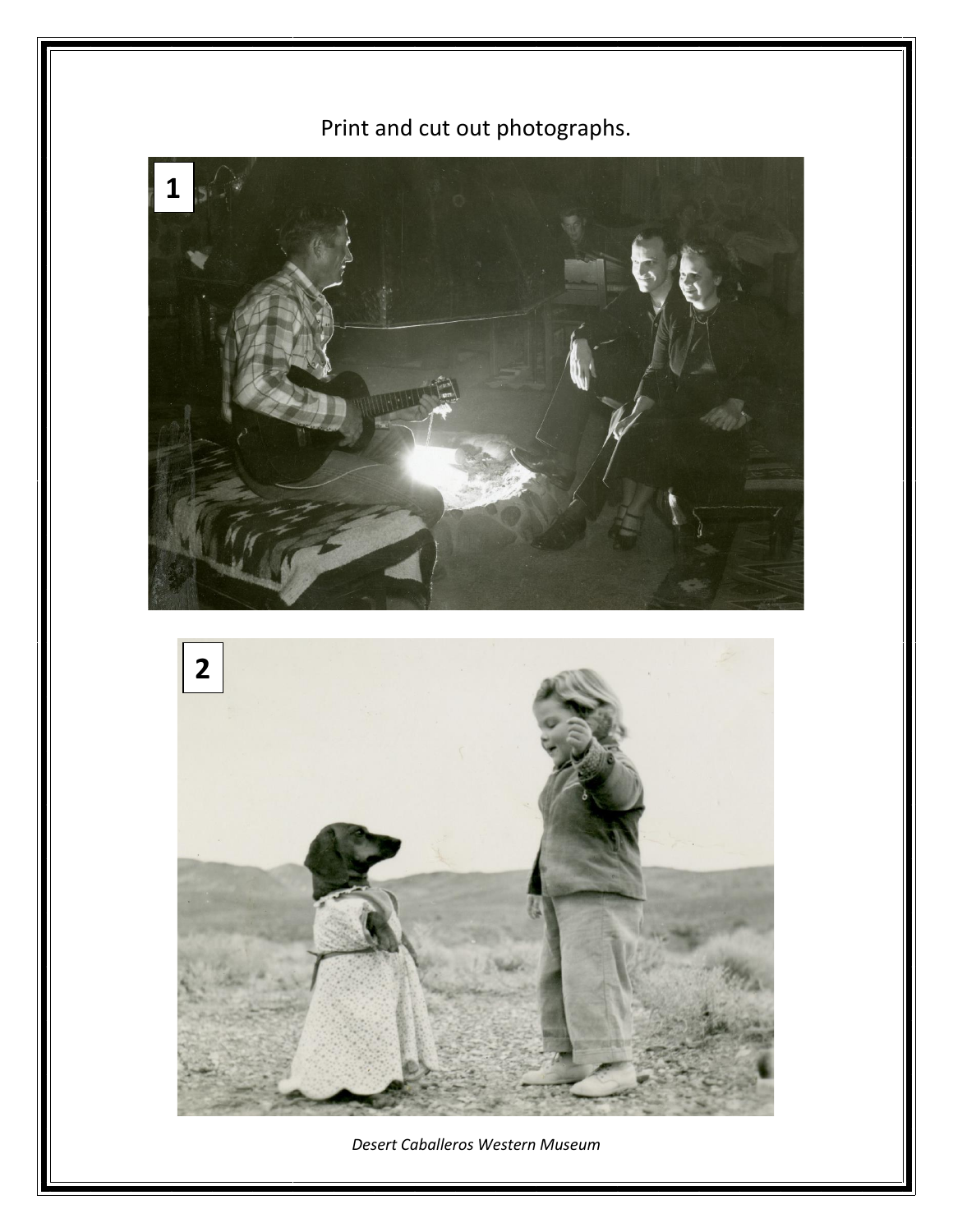